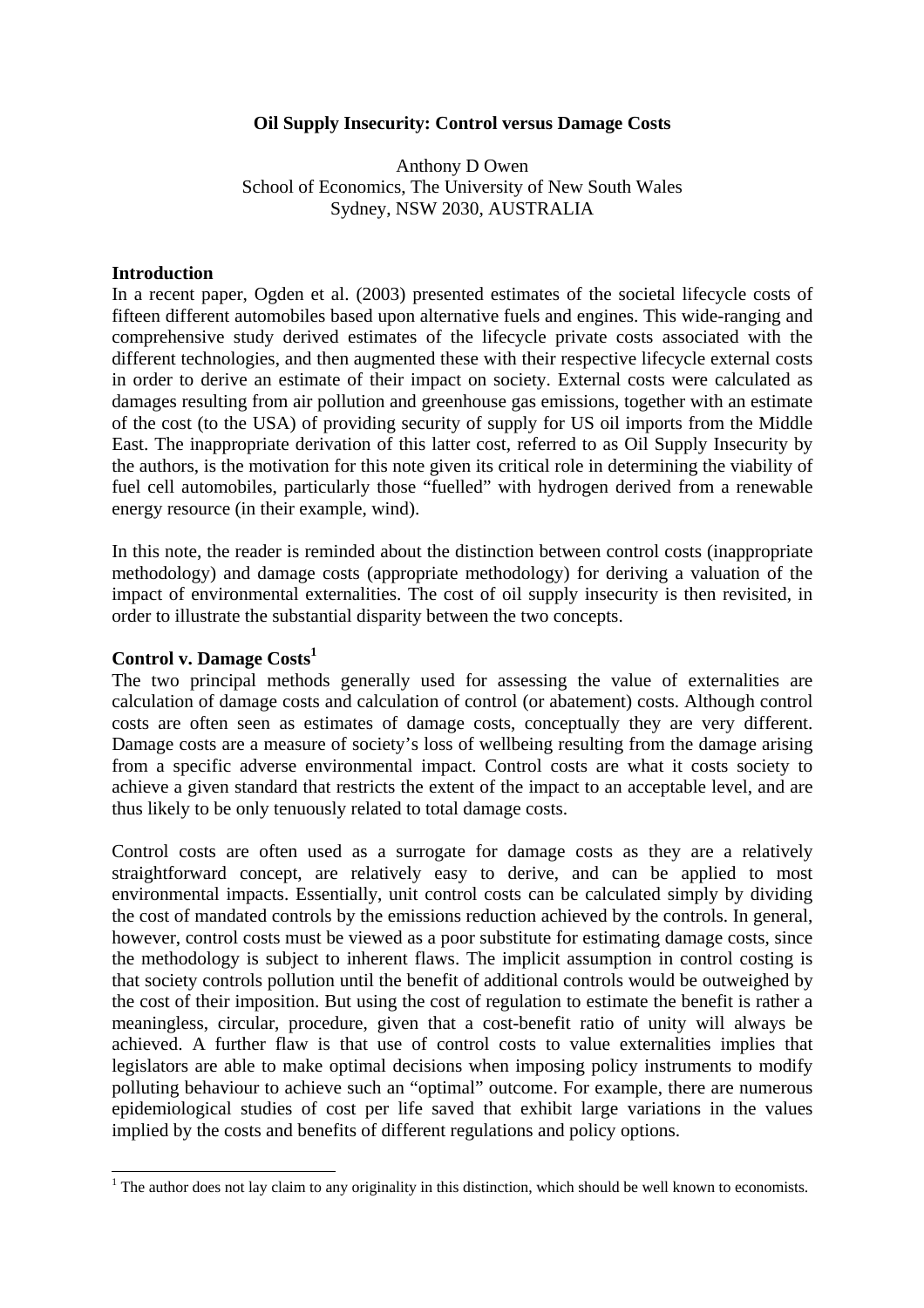Estimation of damage costs has economic theory as its basis. It focuses directly on explicitly expressed preferences as revealed by willingness to pay to avoid environmental damage or by stated preferences in either real or simulated markets. In addition, it can be combined with financial assessment of investment options in order to provide a societal estimate for the impacts of an investment in a common numeraire. This methodology is fundamental to the attribution of financial values to environmental impacts identified in lifecycle analyses. The last of the four stages in the environmental "impact pathway"<sup>2</sup> involves calculation of the economic value of the biophysical effects in terms of willingness to pay to avoid damage arising from the emission of pollutants<sup>3</sup>.

In summary, there is no reason why the two concepts should be of comparable dimension. In fact, rationally, control costs should always be less than the estimated level of damages.

## **The Cost of Energy Security of Supply**

The economic, environmental, and social objectives of sustainable development policies have, as an underpinning tenet, a key requirement of security of energy supplies. The economic and social implications of major breakdowns in the energy delivery system can be very severe. There is a marked asymmetry between the value of a unit of energy delivered to a consumer and the value of the same unit not delivered because of unwanted supply interruption. Further, interruptions, or threats of interruptions, can swiftly lead to widespread disruption given that it is difficult and expensive to store energy. The resilience of energy systems to extreme events is a major problem confronting industrialised society.

Energy "insecurity" is reflected in the level of risk of a physical, real or imagined, supply disruption. The market reaction to prospective disruptions would be a sudden price surge over the expected period of impact of the disruption. A prolonged period of high and unstable prices is, therefore, normally a symptom of high levels of insecurity. Interruptions to supply can also come from unexpected shocks to the energy system, such as deliberate acts of sabotage or unexpected generic faults in energy supply technology. There is also a time dimension to energy security, ranging from the immediate (e.g. power station breakdown) to the distant future (e.g. the low carbon economy).

It is possible to define two categories of risk in the context of energy security: strategic risks and domestic system risks. **Strategic risks** often involve the risk of interruption to the supply of imported fuels. The origin of the problem may be market power, political instability, or insufficient investment in the infrastructure of fuel exporting nations. They involve external events and circumstances. **Domestic system risks** arise from insufficient or inappropriate investment in domestic energy infrastructure, from technical failure, from terrorism, or from social disruption of the market (e.g. labour strikes).

Energy security is widely perceived as being a public good that should be provided by governments. Without such intervention, it may be argued that market imperfections would lead to an under-provision of security. In extreme cases, such as acts of terrorism, this is clearly true. However, risk is an intrinsic factor in all markets and prices should generally

 $\frac{1}{2}$ <sup>2</sup> See European Commission (1998) for a detailed methodology of "bottom up" lifecycle analysis in the context of pollutants arising from energy production.

<sup>&</sup>lt;sup>3</sup> Clearly, however, a major disadvantage may be the scale of the data required for deriving estimates of these damage costs, and hence the attraction of using control costs.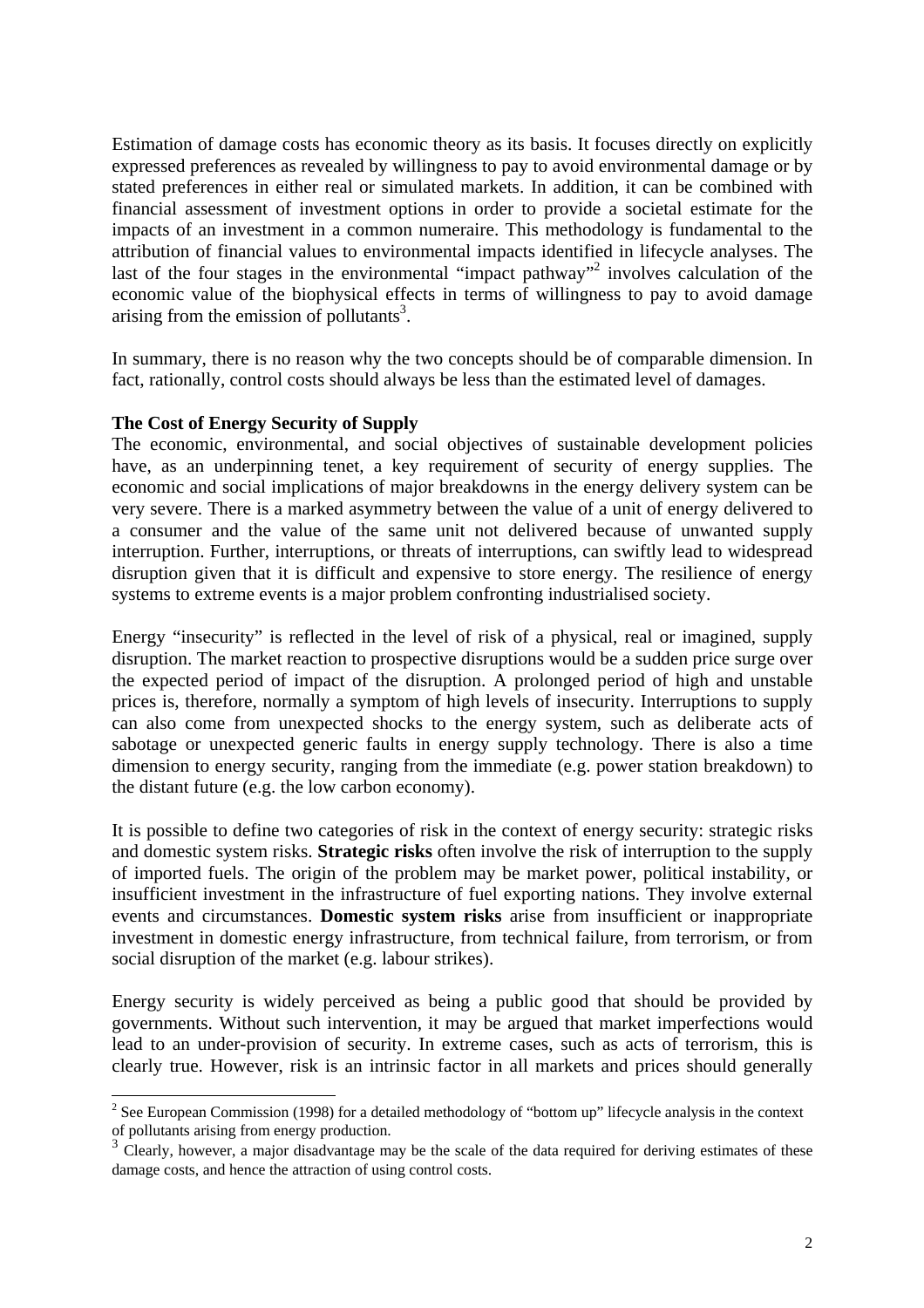incorporate consumer's willingness to pay for different levels of exposure to risk. The energy market should not be an exception.

# **Estimation of Damage Costs**

The cost of supply disruption is generally assessed in terms of the potential decline in a country's Gross National Product (GNP) arising from interruption to the supply of crude oil in the international marketplace. It is then assumed that this disruption causes a sudden increase in the price of oil, which in turn causes a corresponding reduction in GNP. The extent of the resulting "loss" will be positively related to the country's degree of dependence on imported oil and oil products. Estimation of the economic cost of supply disruption involves the following steps (Razavi (1997)):

• Formulation of supply disruption scenarios. Each scenario relates to a probable political event and is reflected in reduction of oil supplies by a specific amount for a specific period of time.

- Assessment of the impact of each disruption on the oil price trajectory.
- Evaluation of the impact of the oil price increase on GNP.

The latter requires an estimate of the elasticity of GNP with respect to the price of crude oil. It should be noted that this economic loss arises because of a sudden, rather than gradual, price increase. It arises because the economy cannot adjust immediately to higher oil prices. Instead, the oil disruption causes higher unemployment and lower GNP than would have been the case in the absence of a disruption. Estimation of the economic impact would require extensive analysis of macro and micro economic reactions to increases in oil and oil product prices. In the United States, which is dependent on imports for 40 per cent of its oil consumption and holds around 150 days of petroleum inventories, the elasticity of GNP to a sudden increase in oil prices is estimated at  $-0.25<sup>4</sup>$ . Thus a 10 per cent increase in the price of oil would result in a 2.5 per cent decrease in GNP (*ceterus parabus*). In the case of Japan, where import dependency is almost 100 per cent and petroleum inventories also amount to around 150 days of consumption, the elasticity could be as high as –1.0.

# **Estimation of Control Costs**

The actual amount of money spent by the US on oil security is very difficult to estimate. US defence expenditure is predicated on a number of varied regional objectives around the globe, and assigning a marginal cost to oil security activities in the Middle East (or, for that matter, elsewhere) involves a considerable element of subjective allocation. Further, the figure is likely to vary significantly over a period of years, depending on prevailing military actions both in the Middle East and elsewhere. Koplow and Martin (1998) have estimated that the total military defence cost to the US of stabilising foreign oil supplies ranges from \$10.5 to \$23.3 billion annually (in 1995 dollars). The difference in these estimated bounds is, to a large extent, due to the estimation techniques employed.

The US oil industry has also benefited from a number of pieces of selective tax legislation. Those that are based solely on domestic considerations are accelerated depletion, percentage depletion, and expensing of oil exploration and development costs. Koplow and Martin have provided an estimated range of from \$1.9 to \$3.9 billion as the subsidy arising from these three items.

Finally, established in 1975 in the wake of the 1973/74 OPEC-induced oil price hikes and embargoes, the strategic petroleum reserve (SPR) was intended to help cushion the US from

 $\frac{1}{4}$  $4$  Razavi (1997).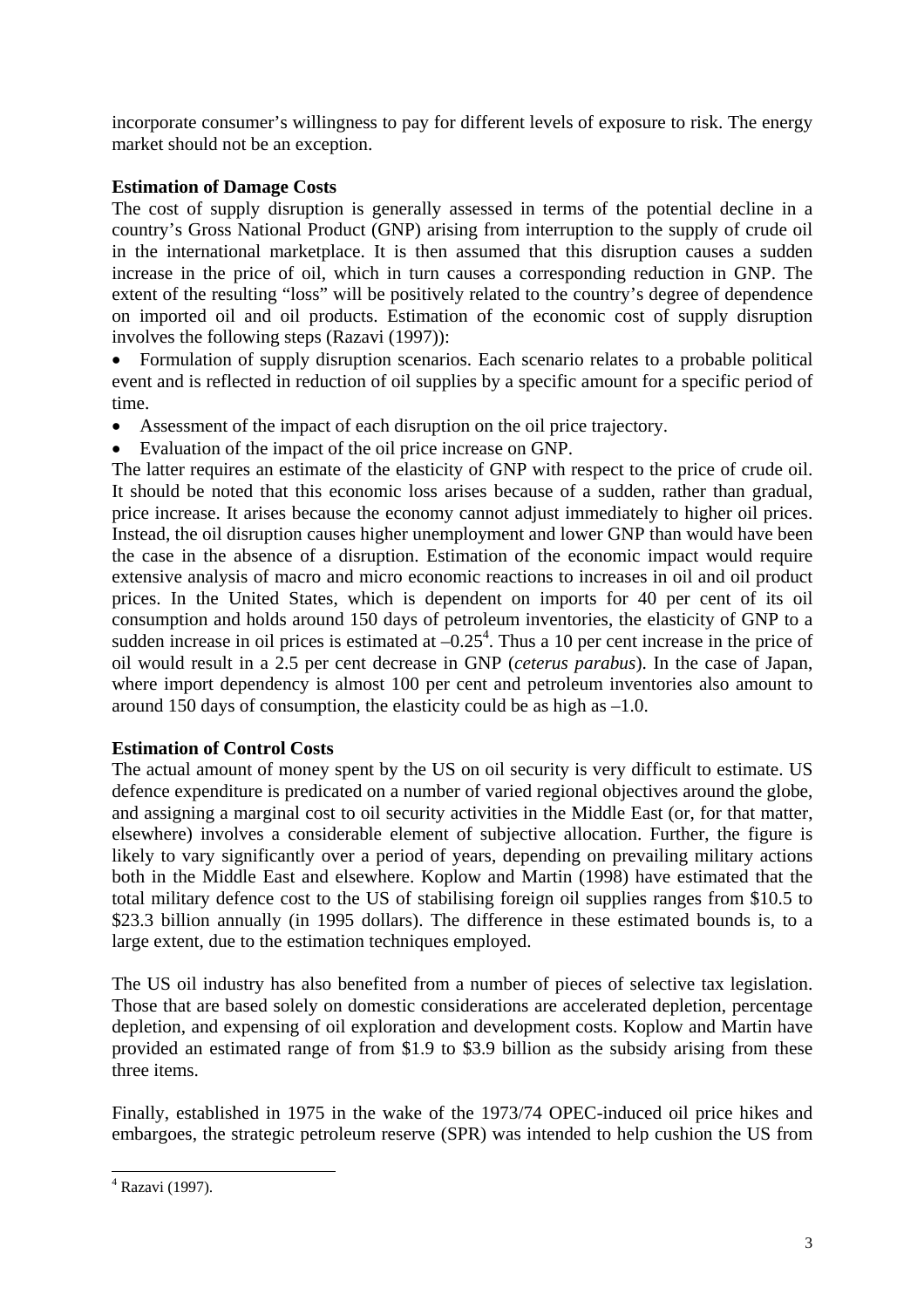interruptions to imported oil supplies. The existing storage capacity in the SPR is 700 million barrels. At year-end 2002, the SPR contained about 600 million barrels, or approximately 53 days of US forward requirements. A further 100 days of inventories were estimated to be held by private oil companies. The major cost associated with the SPR is foregone interest on the capital invested in the scheme. Minor costs are incurred in its management and operation. Costs associated with oil purchases are not considered a "cost" since revenue arising from the occasional (or ultimate) sale of stocks can offset these. Only any loss, or gain, in such transactions should be attributed to SPR operating expenses. Koplow and Martin have provided an estimated range of from \$1.6 to \$5.4 billion as the subsidy arising from the SPR.

Combining the above three categories with miscellaneous other subsidies, Koplow and Martin estimated that the total (\$1995) subsidy to the US oil industry, from all sources, ranged from \$15.7 to 35.2 billion.

Ogden et al. (2003) only considered the marginal external cost of maintaining a military capability for safeguarding access to Persian Gulf oil exports, which they labelled Oil Supply Insecurity (OSI) costs. All other US oil industry subsidies were omitted from the analysis. Their estimated cost range<sup>5</sup> was very broad, \$20-\$60 billion, which translated to an implied subsidy of \$0.35-\$1.05/gallon of petroleum equivalent<sup>6</sup>, and the mid-point of this range (i.e. \$40 billion or \$0.70/gallon) was used in their study to estimate the present value of OSI costs for all automotive technologies using oil-based fuels. As noted previously, however, this is an estimated control cost not an estimated cost of the damage arising from specified supply disruption scenarios. As such, its credibility in a societal life cycle analysis is questionable. Intuitively, it would appear to be very low for conditions prevailing in the international oil market over the early years of the  $21<sup>st</sup>$  century. In 2000, US GNP was approximately \$10,500 billion. Thus \$40 billion would represent a little under 0.4% of GNP in that year. Based upon Razavi's estimates, this would be equivalent to the damage arising from an unexpected increase in the price of oil of 1.6% (a figure that would generally be viewed as being within normal tolerance levels for random daily price fluctuations). However, on a positive note, if it were to be regarded as an estimate of the absolute minimum level of "damage" arising from insecurity of Middle East oil supplies, then the societal benefits of fuel cell cars based upon hydrogen technology can only be reinforced by this estimate.

## **Conclusion**

This note has reviewed the distinction between control and damage costs in the context of a lifecycle analysis of oil security costs relating to future automobile and fuel technologies. The conclusions by Ogden et al. (2003) were based upon the use of an inappropriate methodology for deriving an estimate of OSI costs. However, the consequence of this miscalculation is that the fuel cell car based upon hydrogen technology is likely to have a higher societal value than calculated in their paper, and consequently would remain, by a larger margin, the preferred future option of the technologies considered.

 <sup>5</sup>  $<sup>5</sup>$  Obtained from an informed individual, but with no justification for its magnitude.</sup>

<sup>&</sup>lt;sup>6</sup> These values were calculated by dividing the total cost of maintaining US military activity by 20 per cent of Persian Gulf exports to reflect the fact that the US accounts for 20 per cent of gross oil imports at the global level.